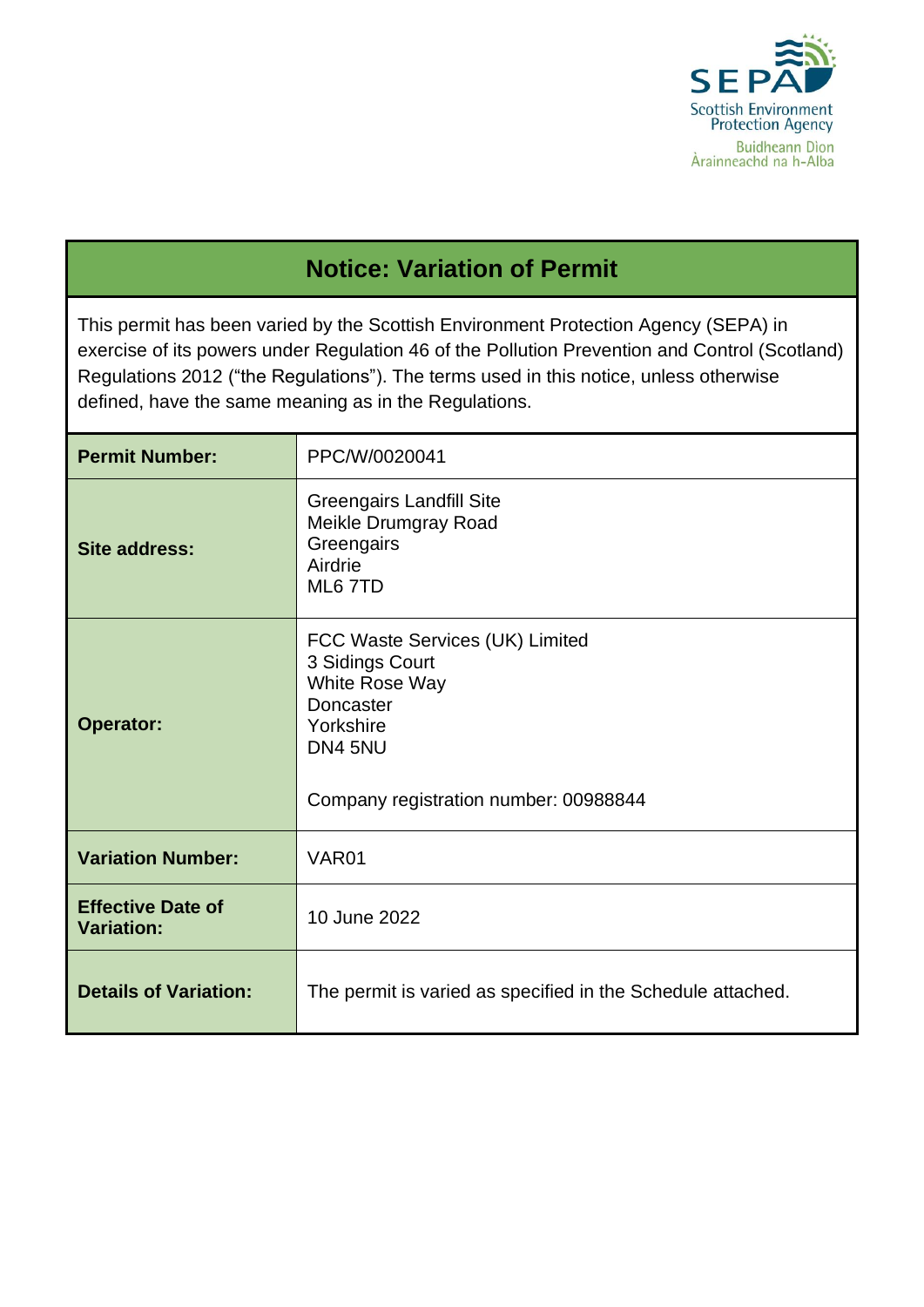

## **Schedule**

The permit has been varied as follows:

- **1.** Condition 4.10.6 has been deleted and replaced by a new condition 4.10.6 as follows:
- 4.10.6 The maximum quantity of Incinerator Bottom Ash waste stored and treated at any given time shall not exceed 46,000 tonnes.
- **2.** Condition 6.2.1 has been deleted and replaced by a new condition 6.2.1 as follows:
- 6.2.1 A leachate collection and sealing system designed to minimise leachate accumulation shall be provided on the base and sides of the Site Landfill. This system shall comprise an artificial sealing liner of 2mm HDPE with typical intact permeability of approximately 1 x 10 $^{-15}$  m/sec, suitably jointed and protected and a drainage layer of at least 1 x 10<sup> $-2$ </sup> to 1 x 10 $-4$  m/sec and incorporating a network of collection and abstraction pipework.

The leachate collection and sealing system shall ensure that leachate accumulation at the base of the Site Landfill is kept below 2 metres depth, with the exception of the following –

- (a) cells 5A1, 6B and 6D, where leachate accumulation at the base of the Site Landfill shall be kept below 7 metres;
- (b) phases 8, 9 and 10, where leachate accumulation at the base of the Site Landfill shall be kept below 7 metres.
- **3.** Condition 6.8.1 has been removed.
- **4.** Condition 6.8.2 has been deleted and replaced with a new condition renumbered as 6.8.1 as follows:
- 6.8.1 Within 12 months of the date of the issue of Permit VAR01, the Operator shall submit written proposals to SEPA for the installation of additional Groundwater monitoring point(s) in the following areas of the installation boundary -
	- 1. To the east (up hydraulic gradient) of the eastern boundary of the installation;
	- 2. To the west and southwest of the western boundary of the installation;
	- 3. Within the non-filled areas of land to the west of phase 7d.
- **5.** Condition 6.8.3 has been removed.
- **6.** Condition 6.8.4 has been removed.
- **7.** Table 11.1.8 has been removed and replaced with a new Table 11.1.8 as follows: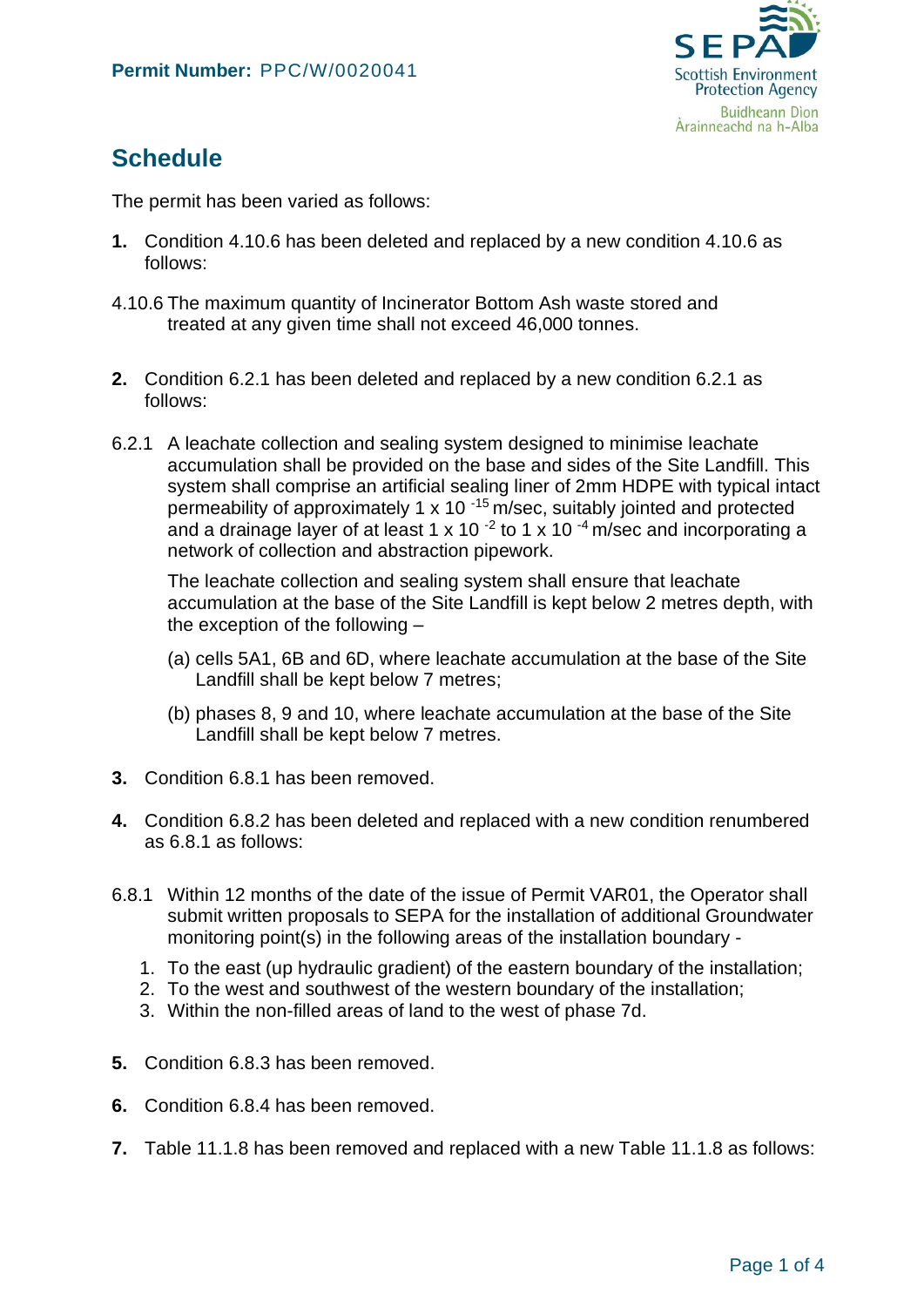## **Permit Number:** PPC/W/0020041



## Table 11.1.8

|                              |                                                                                                            |                                                                                                                                                                | Frequency                                    | Frequency                                                              |
|------------------------------|------------------------------------------------------------------------------------------------------------|----------------------------------------------------------------------------------------------------------------------------------------------------------------|----------------------------------------------|------------------------------------------------------------------------|
|                              | Location                                                                                                   | Parameters                                                                                                                                                     | Operational<br>phase                         | Aftercare phase                                                        |
| Leachate<br>volume           | Each discharge<br>point                                                                                    | Quantity<br>converted from<br>discharge rate                                                                                                                   | Monthly                                      | Every 6 months                                                         |
| Leachate level               | All monitoring<br>boreholes and<br>discharge<br>points                                                     | Level, Discharge<br>volume                                                                                                                                     | Quarterly                                    | 6-monthly                                                              |
| Leachate<br>composition      | Discharge<br>points,<br>boreholes and<br>monitoring<br>points as<br>specified in the<br>Management<br>Plan | pH, EC, Temp,<br>NH4-N, Cl, Ca,<br>Mg, Na, K, SO4,<br>Alkalinity, COD,<br>phenol<br>TOC, BOD, Fe,<br>Mn, As, Cr, Cu,<br>Ni, Zn, Pd, Cd<br>Mecoprop,<br>Toluene | As specified in<br>the<br>Management<br>Plan | As specified in<br>the<br>Management<br>Plan                           |
| Surface water<br>volume      | Downstream of<br>discharge<br>points                                                                       | Quantified flow<br>measurements<br>Detail if any<br>discharge                                                                                                  | Quarterly                                    | Every 6 months                                                         |
| Surface water<br>composition | Downstream of<br>discharge<br>points                                                                       | As specified in<br>the<br>Management<br>Plan                                                                                                                   | Quarterly                                    | Every 6 months,<br>ph,<br>Temperature,<br>EC, DO, $NH4-N$ ,<br>CI, COD |
| Groundwater<br>level         | Groundwater<br>monitoring<br>boreholes as<br>specified in the<br>Management<br>Plan                        | Depth                                                                                                                                                          | As specified in<br>the<br>Management<br>Plan | As specified in<br>the<br>Management<br>Plan                           |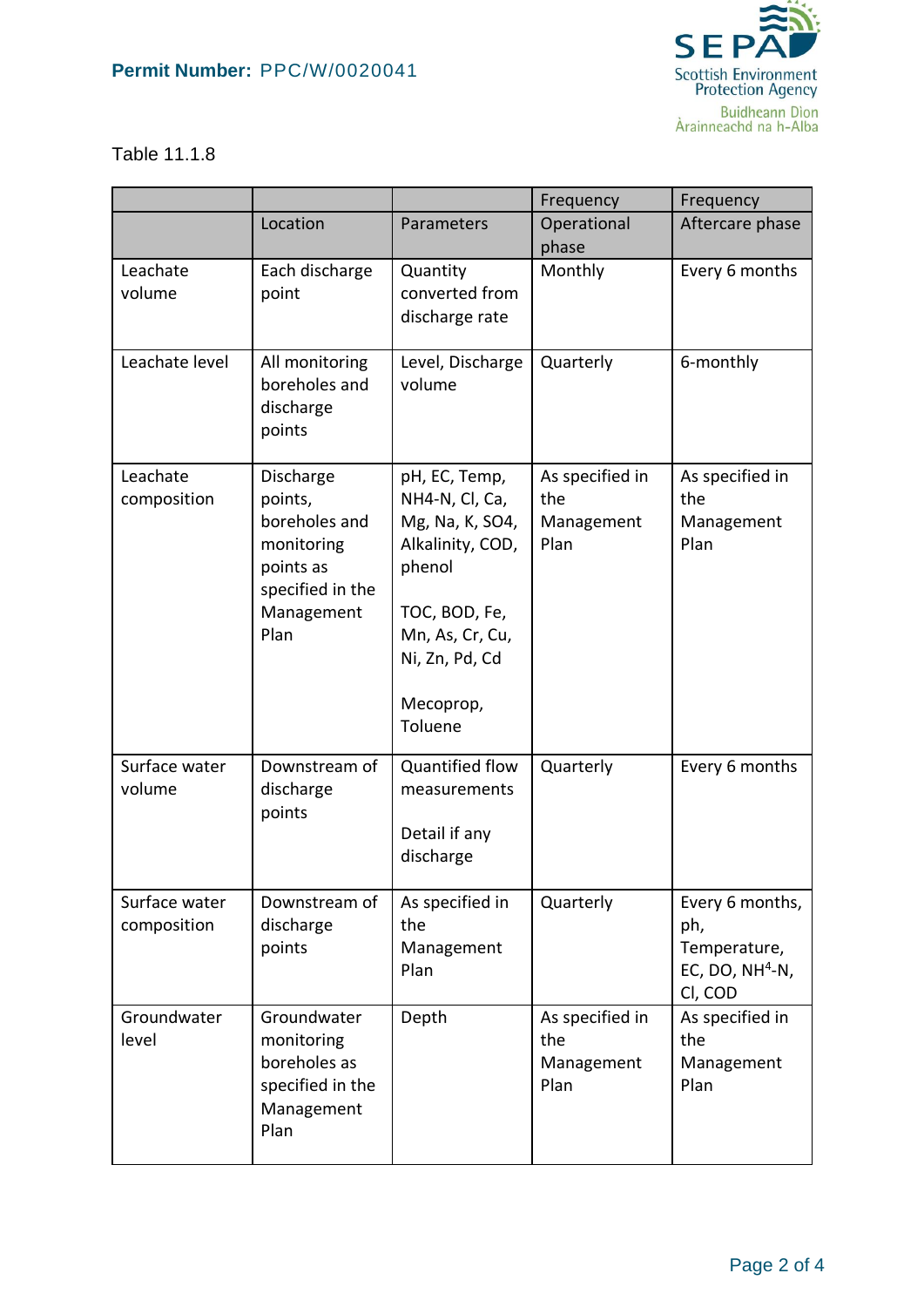

| Topography of<br>landfill site | Landfill site | Structure and<br>composition of<br>landfill body;<br>surface area<br>occupied by<br>waste; volume<br>and<br>composition of<br>waste<br>deposited; time<br>and duration of<br>depositing;<br>methods of<br>waste<br>depositing, and<br>calculation of<br>remaining<br>capacity | Annually | Not required |
|--------------------------------|---------------|-------------------------------------------------------------------------------------------------------------------------------------------------------------------------------------------------------------------------------------------------------------------------------|----------|--------------|
| Settling<br>behaviour          | Landfill site | Percentage<br>settlement                                                                                                                                                                                                                                                      | Annually | Annually     |
| Waste types<br>and quantities  | Landfill site | Types and<br>quantities of<br>waste<br>deposited                                                                                                                                                                                                                              | Annually | N/A          |